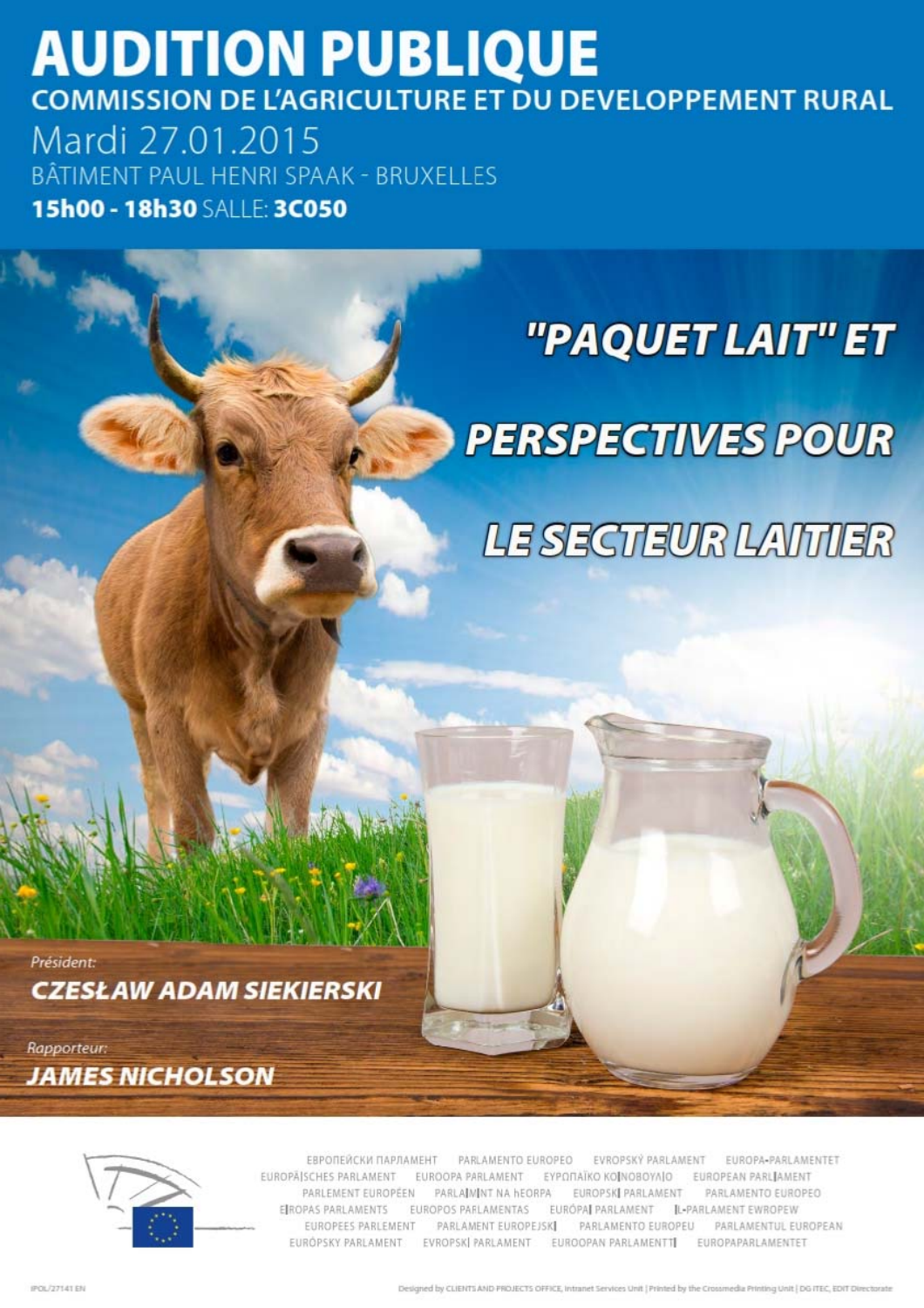

*Committee on Agriculture and Rural Development*

## **DRAFT PROGRAMME**

**Hearing on "**The milk package and the prospects for the dairy sector**"**

#### **Tuesday, 27 January 2015, 15.00 – 18.30**

#### **Brussels**

#### **Room A5G3**

- 15.00 15.05 Welcome by **Mr Czesław Siekierski** (Chair of the Committee on Agriculture and Rural Development)
- 15.05 15.10 Opening remarks by **Mr James Nicholson** (AGRI Committee Rapporteur for "Development of the dairy market situation and the operation of the 'Milk Package' provisions")
- 15.10 15.20 General introduction by **Mr Mansel Raymond** (Chairman of the Copa-Cogeca working party on dairy and milk products)

#### **Theme 1: Implementation of the dairy package**

- 15.20 15.30 **Ms Isabel Vilalba Seivane** (Galician dairy farmer and representative of the European Coordination of Via Campesina in the European Civil Dialogue Group on Milk and in the European Milk Market Observatory)
- 15.30 15.40 **Ms Patricia Ulloa Alonso** (Directora General de Producciones Agropecuarias de la Xunta de Galicia y Directora del Fondo Gallego de Garantía Agraria (FOGGA), Spain)
- 15.40 15.50 **Mr Duncan Maughan** (English dairy farmer)
- 15.50 16.40 *Question and answer session, including replies and comments by the European Commission*